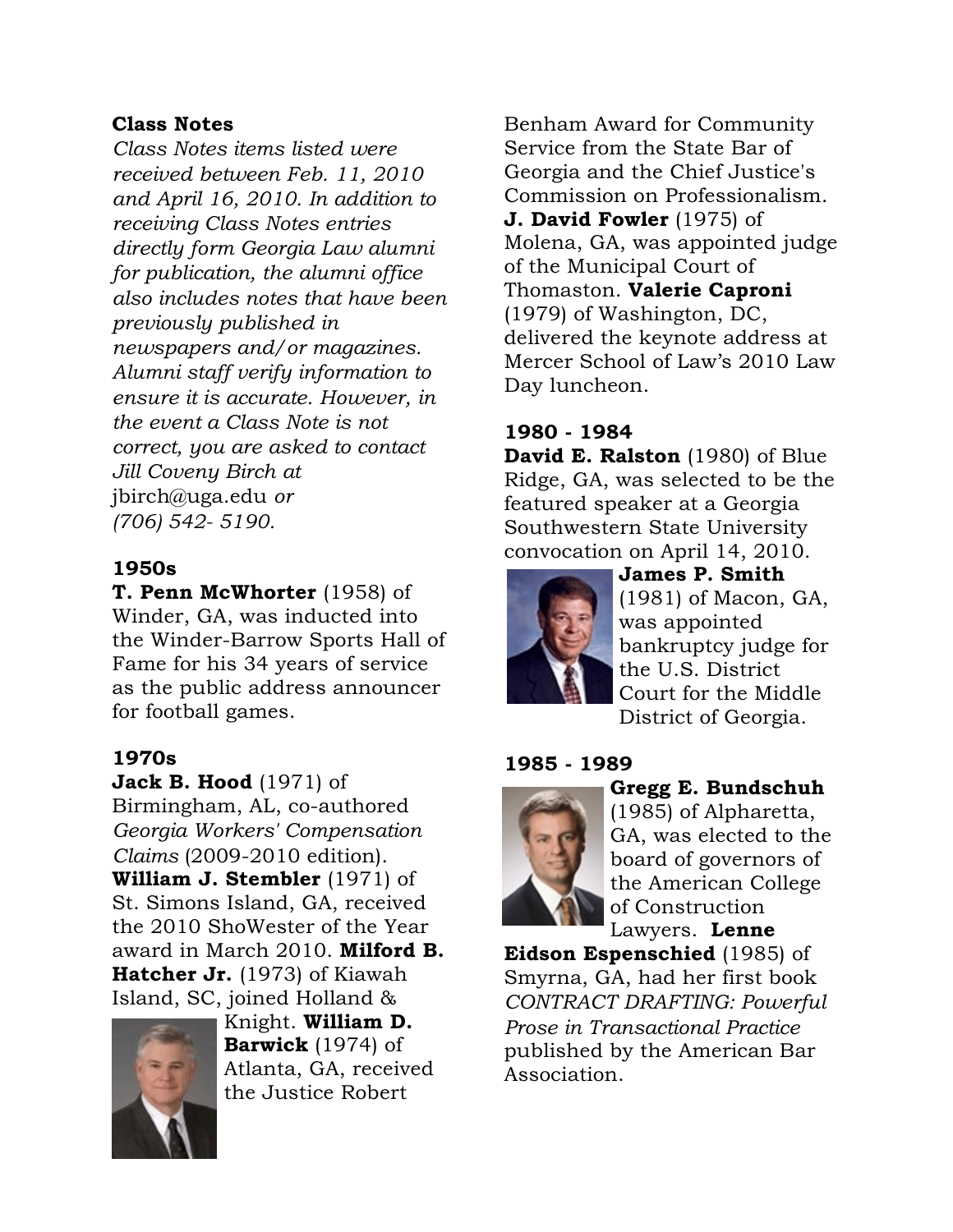

Jonathan A. Alderman (1986) of Macon, GA, was named "2009 Macon Bar Lawyer of the Year." Additionally, he

received the Justice Robert Benham Award for Community Service from the State Bar of Georgia and the Chief Justice's Commission on Professionalism. Sally Quillian Yates (1986) of Atlanta, GA, was confirmed by the U.S. Senate as the first woman to serve as the U.S. Attorney for the Northern District of Georgia. Carol Watson (1987) of Athens, GA, was elected vice president/president-elect of the Southeastern Chapter of the American Association of Law Libraries (SEAALL). Nancy Nash Bills (1989) of Conyers, GA, received the Justice Robert Benham Award for Community Service from the State Bar of Georgia and the Chief Justice's Commission on Professionalism. Elizabeth Bolton Davis (1989) of Atlanta, GA, joined the Atlanta office of Thompson Hine as a partner.

# 1990 - 1994

Brad A. Baldwin (1991) of McDonough, GA, was promoted to partner with Burr & Forman.



Matthew E. Carswell (1992) of Kirkwood, MO, joined Coca-Cola Enterprises in October 2009 as

senior corporate counsel of Coca-Cola Enterprises, vice president and general counsel of Coca-Cola Bottlers' Sales and Services Company and secretary of Coca-Cola Supply. Robert G. Drummer (1992) of Gainesville, VA, was called to active duty for a one-year deployment to Afghanistan and will return April of 2011. He is a Lt. Colonel, Judge Advocate, with the U.S. Army, Brigade Judge Advocate, 359th Theater (Tactical) Signal



Brigade. Sheri Gates McGaughy (1992) of Atlanta, GA, was promoted to vice president-legal at The Weather Channel.

**Julie McGhee Howard** (1993) of Atlanta, GA, was elected a shareholder with Weissman, Nowack, Curry & Wilco. Joan E. Prittie (1993) of Athens, GA, was one of 15 people in the U.S. selected to receive the 2010 Sunshine Peace Award, which honors extraordinary individuals in the field of domestic violence for developing resources and facilitating the social change necessary to end violence against women. Rebecca L. Burnaugh (1994) of Smyrna, GA, joined the Financial Industry Regulatory Authority as regional counsel. Alexander A. Chambers (1994) of Austin, TX, established Chambers Texas Triangle Investments.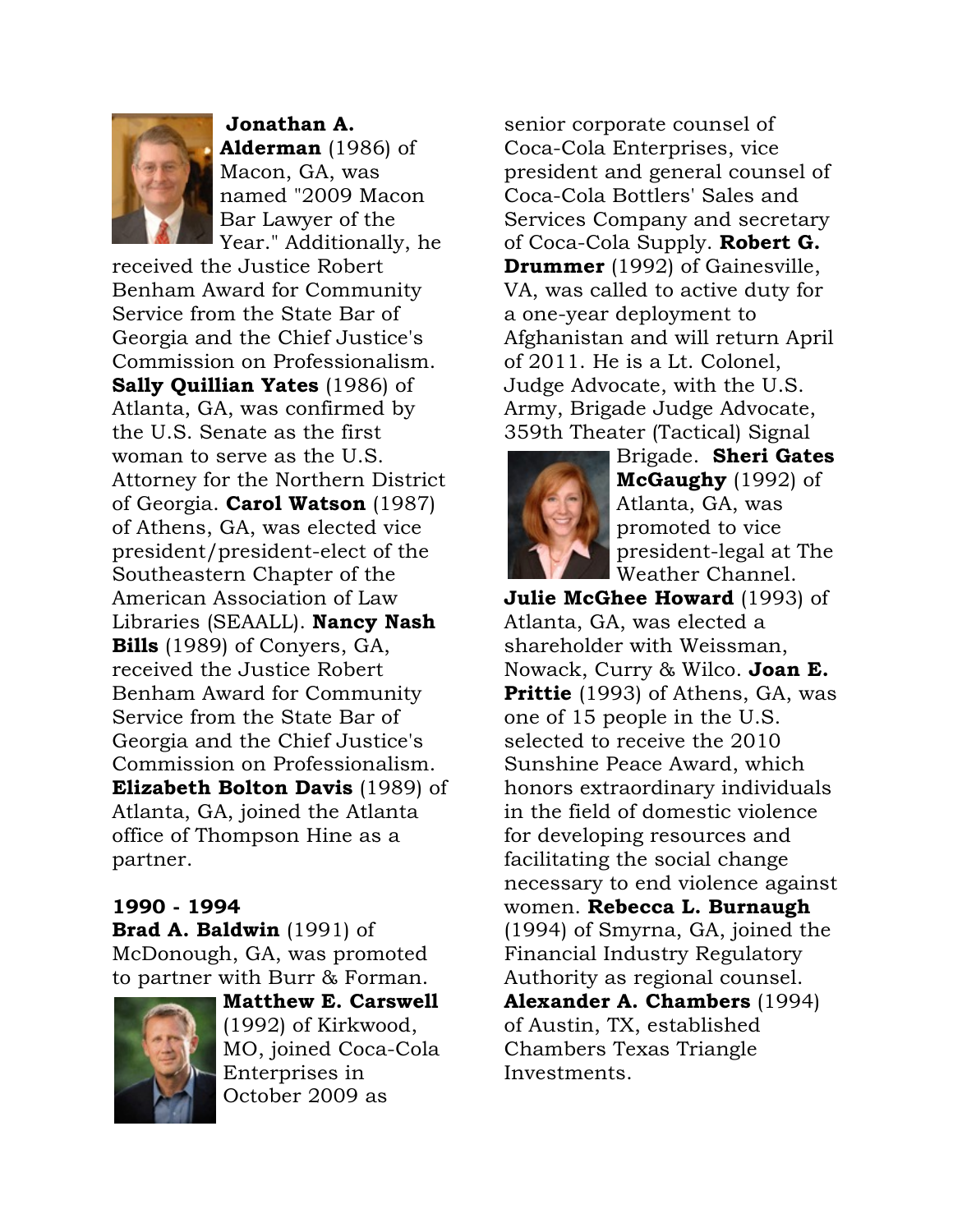

Frank S. Macgill (1994) of Savannah, GA, was elected to serve as managing partner of Hunter Maclean. James D.

Durham (1995) of Savannah, GA, was appointed first assistant U.S. attorney. T. Bryan Lumpkin (1995) of Kennesaw, GA, established his own law firm.

## 1995 - 1999

Wayne A. Morrison (1996) of Marietta, GA, was elected a shareholder with Davis, Matthews & Quigley. John C. Patton (1996) of Atlanta, GA, joined Lewis, Brisbois, Bisgaard & Smith as a partner. Michele Ritz Jones (1997) of Atlanta, GA, was elected partner with Carlock, Copeland & Stair. D. Alan Lazenby (1997) of Spartanburg, SC, established the Lazenby Law Firm. Robert D. Howell (1998) of Moultrie, GA, was spotlighted by the *Moultrie Observer* for his law practice and work in the community. Charles W. Lamb **Jr.** (1998) of Albany, GA, received the Justice Robert Benham Award for Community Service from the State Bar of Georgia and the Chief Justice's Commission on Professionalism. **Justin R. Howard** (1999) of



Atlanta, GA, celebrated with his wife Melissa the birth of their second son Harrison Morgan on April 14, 2010.

## 2000 - 2004

Christopher J. Hoofnagle (2000) of San Francisco, CA, was selected to be one of three new board members for Facebook's grant-making foundation, which will focus on promoting online privacy as part of Facebook's settlement in a lawsuit alleging privacy violations. C. Brian Jarrard (2000) of Macon, GA, joined Jones, Cork & Miller as of counsel. Stacey Kyle Luck (2000) of Alexandria, VA, was appointed chief of staff and counselor for the Office of the Deputy Attorney General, U.S. Department of Justice.



Shyam K. Reddy (2000) of Atlanta, GA, was appointed by the U.S. General Services Administration as its Southeast regional administrator.

C. Matthew Smith (2000) of Ocoee, FL, became a partner with The Weathington Firm. **Steven** D. Henry (2001) of Atlanta, GA, was promoted to of counsel with Smith Moore Leatherwood. **Kwende B. Jones**  $(2001)$  of Stone Mountain, GA, was promoted to partner with Burr & Forman. Michael P. Kohler (2001) of Marietta, GA, was named partner with Miller &



Martin. James W. Stevens II (2001) of Mableton, GA, was named one of "Atlanta's 40 Under 40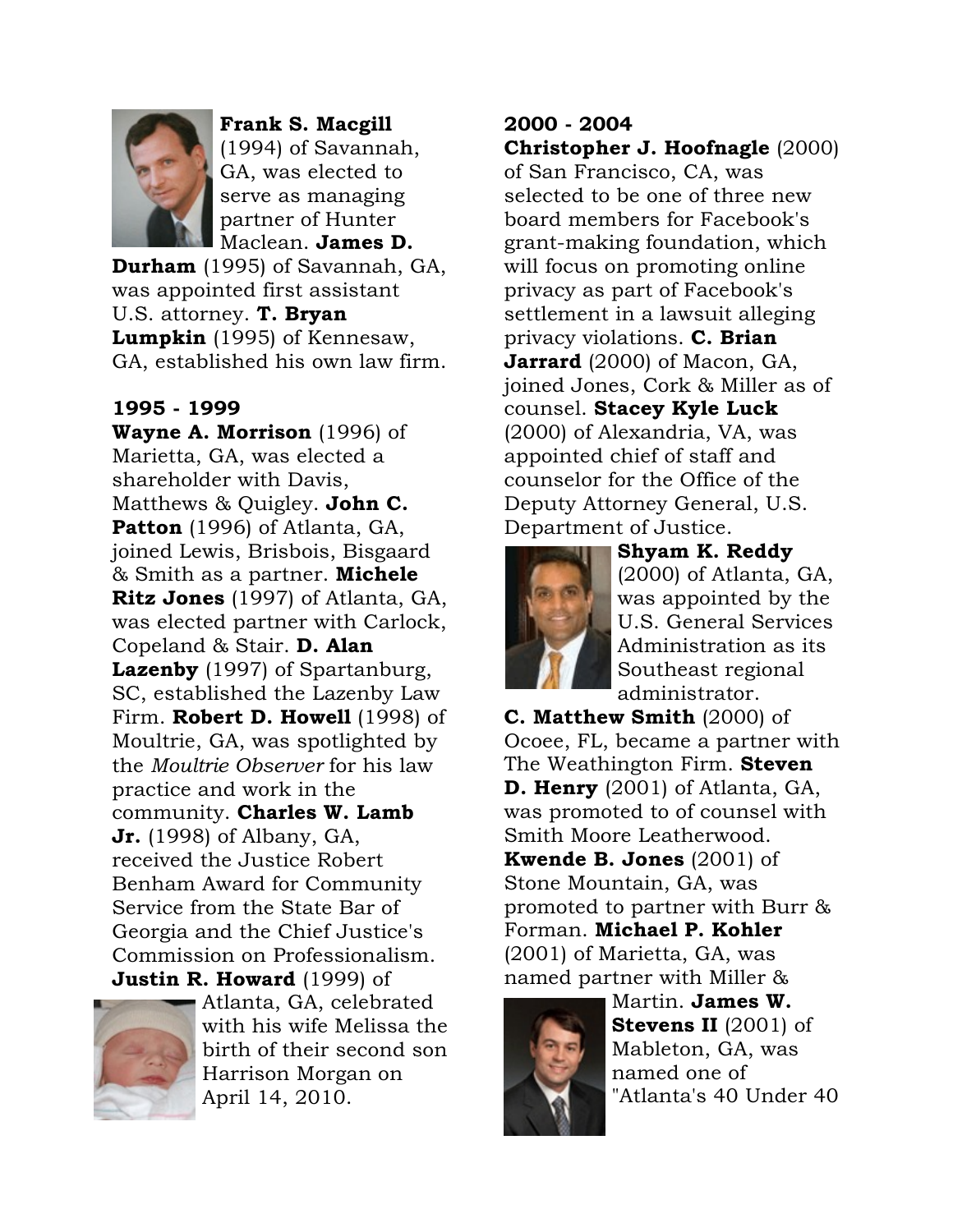Rising Stars" by the *Atlanta Business Chronicle*. Cindy A. Upchurch (2001) of Mableton, GA, was elected counsel with



Sutherland. David W. **Adams**  $(2002)$  of Atlanta, GA, was named to the Leadership Georgia Class of 2010. Mary Paige Adams (2002)

of Atlanta, GA, was named to the Leadership Georgia Class of 2010. Christopher H. Atkinson (2002) of Oxford, GA, joined Ekonomou, Atkinson & Lambros as a partner. Aretha V. Blake (2002) of Charlotte, NC, was recognized by *Law & Politics* magazine as a "2010 North Carolina Rising Star" in civil litigation defense. Rishi R. Hingoraney (2002) of Washington, DC, was named director of public policy & legislation for National Public Radio. Justin B. O'Dell (2002) of Marietta, GA, received the Justice Robert Benham Award for Community Service from the State Bar of Georgia and the Chief Justice's Commission on Professionalism. Jonathan D. Peed (2002) of Tucker, GA, joined Transactions Tax Resources Inc. as a partner. Gretchen Holt Wagner (2002) of Kennesaw, GA, became a partner with Owen, Gleaton, Egan, Jones & Sweeney. Amy M. Combs (2003) of Atlanta, GA, was promoted to of counsel with



Freeman, Mathis & Gary. Davis A. Dunaway (2003) of Augusta, GA, was elected a member with Hull Barrett. Charles M. Ferguson Jr.

(2003) of Birmingham, AL, was named partner with Bradley Arant Boult Cummings. Jonathan S. Hightower (2004) of Atlanta, GA, rejoined Bryan Cave as an associate. M. Kathryn Rogers (2004) of Atlanta, GA, joined the Finley Firm. **Florian Stamm** (2004) of Atlanta, GA, was promoted to counsel with Smith, Gambrell & Russell.

#### 2005 - 2009

**John P.L. Fortuna**  $(2005)$  of Decatur, GA, became a judicial clerk to Judge Beverly B. Martin of the U.S. Court of Appeals for the 11th Circuit. Elizabeth **Pierce Britton** (2006) of New York, NY, announced her marriage to Andrew Britton on March 14, 2009. Additionally, she became a full associate with Hughes, Hubbard & Reed.

**Charlsie K. Paine** (2006) of Augusta, GA, joined the Office of the Chapter 13 Trustee as a staff attorney. Rebekah Rashidfarokhi Foldenauer



(2007) of Chicago, IL, announced her marriage to Dennis Foldenauer on Jan. 30, 2010.